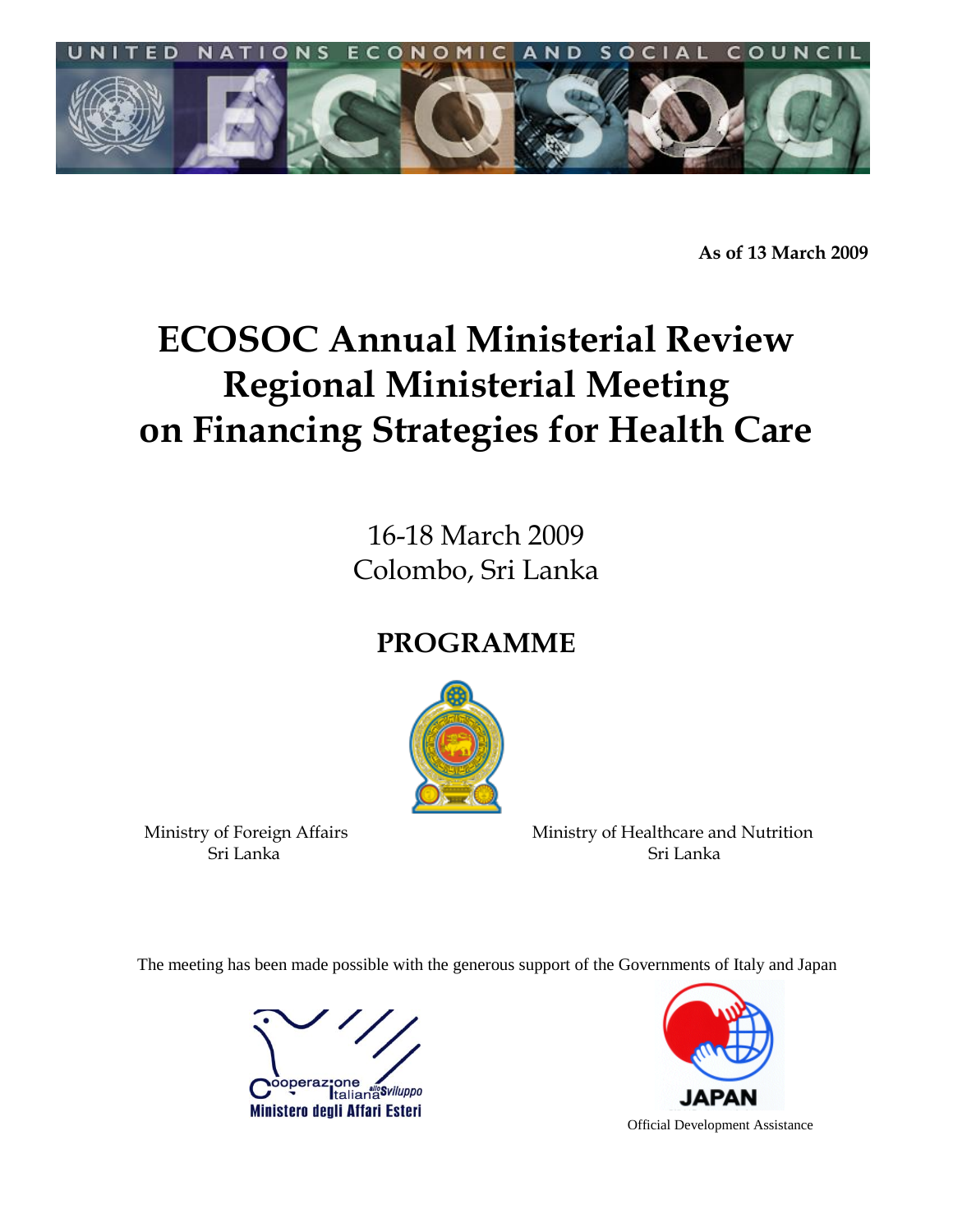**14th March 2009** Registration (for delegates who have already arrived in the hotel)

| 16 March 2009 |                                                                                                                                                                                                                 |  |  |
|---------------|-----------------------------------------------------------------------------------------------------------------------------------------------------------------------------------------------------------------|--|--|
| $08:00$ a.m.  | Registration                                                                                                                                                                                                    |  |  |
|               | <b>Opening Session</b>                                                                                                                                                                                          |  |  |
| $09:00$ a.m.  | <b>Welcoming remarks:</b>                                                                                                                                                                                       |  |  |
|               | H.E. Rohitha Bogollagama, Minister of Foreign Affairs, Sri Lanka                                                                                                                                                |  |  |
| 09:10 a.m.    | Address by H.E. Nimal Siripala de Silva, Minister of Healthcare and Nutrition, Sri<br>Lanka                                                                                                                     |  |  |
| 09:20 a.m.    | Keynote address:                                                                                                                                                                                                |  |  |
|               | H.E. Ratnasiri Wickremanayake, Prime Minister of Sri Lanka                                                                                                                                                      |  |  |
|               | <b>Opening remarks:</b>                                                                                                                                                                                         |  |  |
| 09:35 a.m.    | H.E. Mr. Hamidon Ali, Vice-President, United Nations Economic and Social Council<br>(ECOSOC), Permanent Representative of Malaysia to the United Nations                                                        |  |  |
| 09:45 a.m.    | Mr. Thomas Steltzer, Assistant-Secretary-General, United Nations Department of<br>Economic and Social Affairs (UNDESA)                                                                                          |  |  |
| 09:55 a.m.    | Dr. Anarfi Asamoa-Baah, Deputy Director-General, World Health Organization<br>(WHO)                                                                                                                             |  |  |
| 10:05 a.m.    | Tea Break                                                                                                                                                                                                       |  |  |
|               | Session I: Financing strategies for health care                                                                                                                                                                 |  |  |
| 11:05 a.m.    | Statement by Ms. Noeleen Heyzer, Executive Secretary, United Nations<br>Economic and Social Commission for Asia-Pacific (UNESCAP) (delivered by<br>Ms. Thelma Kay, Chief, Social Development Division, UNESCAP) |  |  |
| 11:15 a.m.    | Panel 1: Domestic financing for health care                                                                                                                                                                     |  |  |
|               | Moderator: Professor Weligamage D. Lakshman, Professor of Economics, University<br>of Colombo, Sri Lanka                                                                                                        |  |  |
|               | Panelists:                                                                                                                                                                                                      |  |  |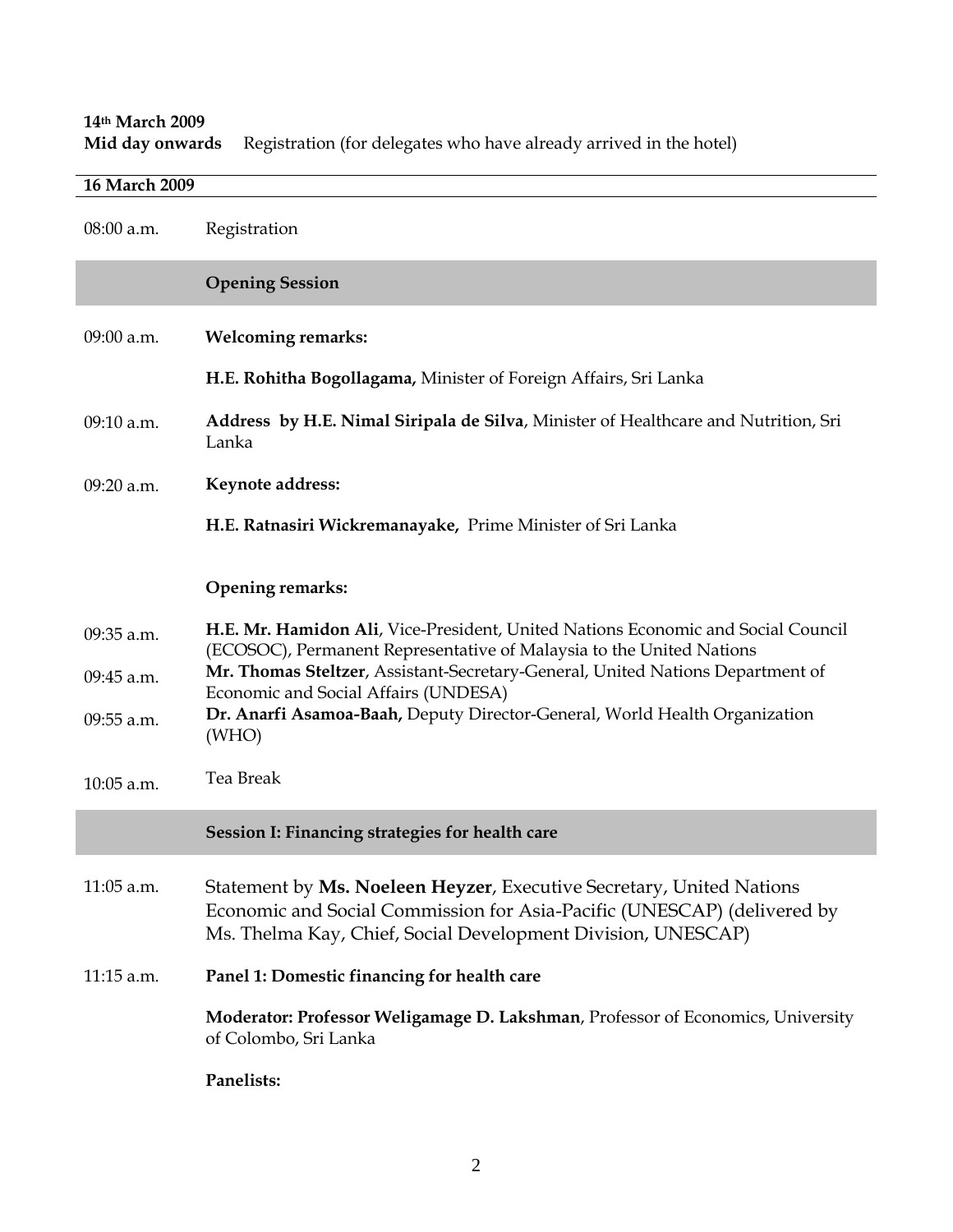**Dr. Rashid Jooma,** Director-General, Pakistan

**H.E. Mrs. Tsolmon Jadamba**, Vice-Minister of Health, Mongolia

**Dr. David B. Evans**, Director, Department of Health Systems Financing, World Health Organization (WHO)

*For discussion:* 

- What are the trends in the region regarding levels and sources of domestic financing?
- What strategies and policies can governments implement to raise adequate funds for national health systems?
- What mechanisms can be employed to pool risk?
- What actions can be taken by governments to ensure the equitable and efficient provision of service?
- How are countries coping with the impact of financial crisis on financing of healthcare?
- How can public-private partnerships, domestic NGOs and local communities best complement national efforts to provide quality primary health care to all?
- 01:15 p.m. Lunch Break

### 02:15 p.m. **Panel 2: External financing for health care**

**Moderator: Dr. David B. Evans**, Director, Department of Health Systems Financing (HSF), World Health Organization (WHO)

#### **Panelists:**

**Mr. Shinichi Asazuma,** Senior Coordinator, Global Issues Cooperation Division, Ministry of Foreign Affairs of Japan

**Dr. Ravindra P. Rannan-Eliya**, Director & Fellow, Institute for Health Policy, Colombo **Ms. Ursula Schäfer-Preuss**, Vice President, Asian Development Bank **Mr. Pablo Gottret**, Lead Economist, Human Development Sector Unit, South Asia

Region, World Bank

**Dr. Jorge Bermudez,** Executive Secretary, UNITAID

**Mr. Simon Wright**, Project Manager, Action for Global Health, Brussels

*For discussion:* 

- What are the trends in the region regarding sources, quantity and quality of foreign aid for health?
- How can governments ensure that inflows of external funds support the development of the domestic financing system and institutions, rather than weaken it? What is the impact of vertical funds on national health systems?
- What is the impact of the current financial crisis on global funding for health care? How should it be addressed?

(Tea /Coffee will be available during the discussion)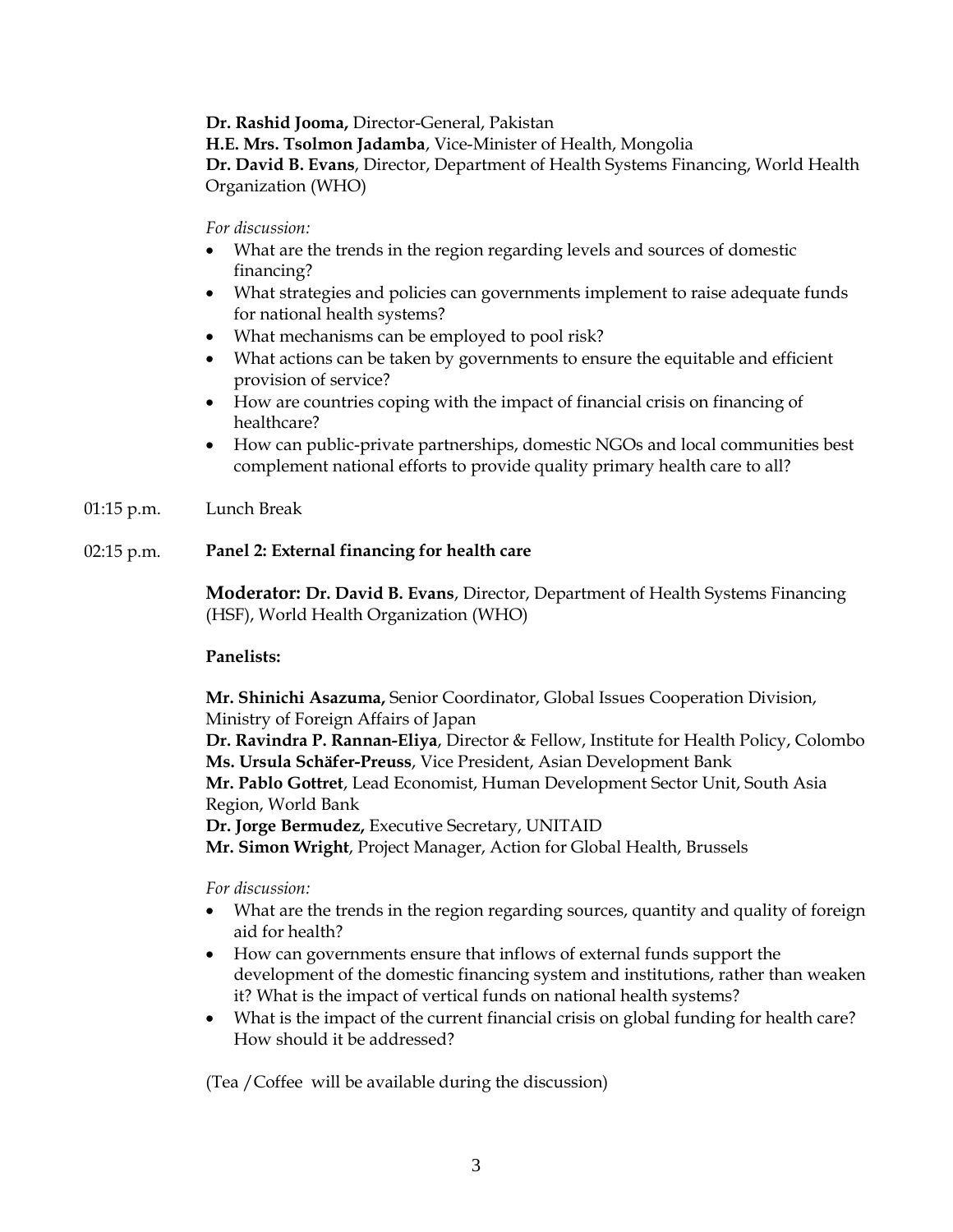#### **Session II: Health systems in crisis situations**

#### 04:15 p.m. **Panel 3: Challenges for health systems in countries in or following crisis**

**Moderator: Dr. Poonam Singh,** Deputy Regional Director, Regional Office for South-East Asia, WHO

#### **Panelists:**

**Dr. H. A. P. Kahandaliyanage,** Secretary, Ministry of Healthcare and Nutrition, Sri Lanka

**Dr. Ahmad Jan Naeem,** Acting General Director, Policy and Planning, Ministry of Public Health, Afghanistan

**Mr. Nicholas Rosellini**, Deputy Regional Director, United Nations Development Programme, (UNDP), Bangkok, Thailand

**Dr. Roderico Ofrin**, Regional Adviser, Emergency Health action, WHO Regional office, New Delhi

**Mr. Chinnaswamy Kumar**, Technical Support Coordinator – Micro Insurance, CARE India

*For discussion:* 

- What actions can governments take to prepare for, respond to and recover from crisis, specifically with regard to health systems?
- How effective have humanitarian actors been in providing emergency assistance to meet urgent health needs and support health systems, in terms of capacity, predictability, effectiveness and accountability?
- To what extent have emergency funding mechanisms met demand and expectations? How can they be improved?

06:15 p.m. Meeting Adjourns

- 07:30 p.m. Leave Cinnamon Grand Hotel to Mount Lavinia
- 08:00 p.m. Dinner Hosted by H.E Rohitha Bogollagama, Minister of Foreign Affairs, Sri Lanka, at the Mount Lavinia Hotel

#### **17 March 2009**

#### **Session III: Initiatives and recommendations**

#### 9:00 a.m. **Presentations of best practices and new initiatives to finance health care**

**Chair: Dr Anarfi Asamoa-Baah,** Deputy Director-General, World Health Organization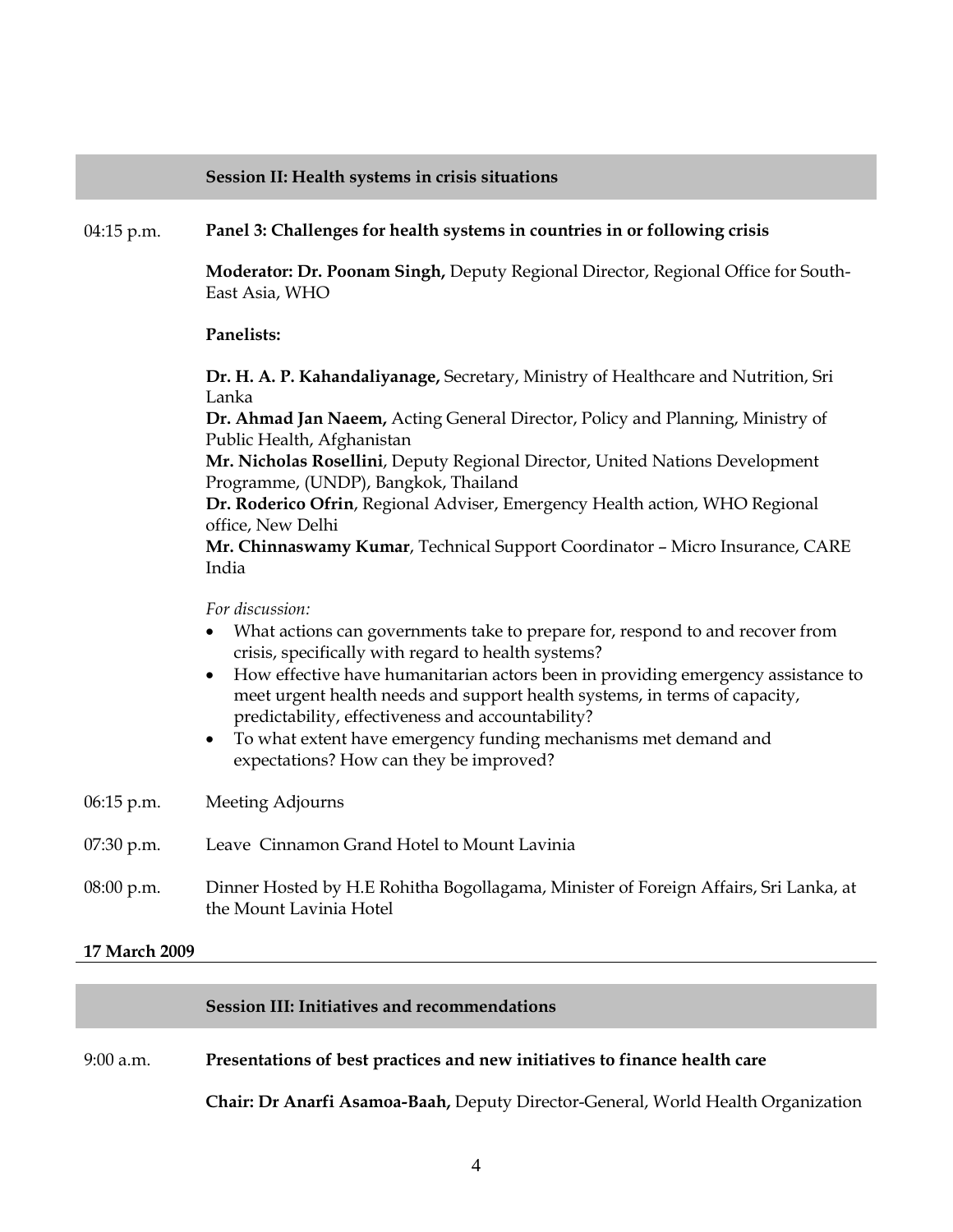|            | (WHO)<br>Presentations by: United Nations agencies, governments, NGOs, corporations,<br>foundations                                                                                                                                                                                                                                                                                                                                                                                                                                                                                                                                                          |
|------------|--------------------------------------------------------------------------------------------------------------------------------------------------------------------------------------------------------------------------------------------------------------------------------------------------------------------------------------------------------------------------------------------------------------------------------------------------------------------------------------------------------------------------------------------------------------------------------------------------------------------------------------------------------------|
|            | Mr. Robert Filipp, Head Innovative Financing, The Global Fund<br>Dr. Thomas Teuscher, Coordinator for Policy, Strategies and Governance,<br>RollBackMalaria Partnership, Geneva<br>Dr. David B. Evans, Director, Health Systems Financing, World Health Organization<br>(WHO), Geneva<br>Dr. Sania Nishtar, President and CEO, Heartfile, Pakistan<br>Dr. Ravindra P. Rannan-Eliya, Director & Fellow, Institute for Health Policy, Colombo<br>Prof. Hasbullah Thabrany, Director, Institute for Social Security, University of<br>Indonesia, Indonesia<br>Dr. Kiyotaka Segami, Executive Board-Director, Welfare and Medical Service Agency<br>(WAM), Japan |
| 10:30 a.m. | Discussion on key messages to be delivered to the Economic and Social Council and<br>next steps to be taken in the region                                                                                                                                                                                                                                                                                                                                                                                                                                                                                                                                    |
|            | Chair: H.E. Nimal Siripala de Silva, Minister of Healthcare and Nutrition, Sri Lanka                                                                                                                                                                                                                                                                                                                                                                                                                                                                                                                                                                         |
|            | <b>Reports from Moderators</b><br>Professor Weligamage D. Lakshman, Professor of Economics, University of Colombo,<br>Sri Lanka<br><b>Dr. David B. Evans, Director, Department of Health Systems Financing (WHO)</b><br>Dr. Poonam Singh, Deputy Regional Director, SEARO, WHO<br>(Tea/Coffee will be available during the discussion)                                                                                                                                                                                                                                                                                                                       |
|            | <b>Session iv: Progress in MDGs</b>                                                                                                                                                                                                                                                                                                                                                                                                                                                                                                                                                                                                                          |
| 11:30 a.m. | Panel 4: Progress and Challenges in Achieving the Millennium Development Goals                                                                                                                                                                                                                                                                                                                                                                                                                                                                                                                                                                               |
|            | Moderator: Dr Aminath Jameel, Minister of Health and Family, Maldives                                                                                                                                                                                                                                                                                                                                                                                                                                                                                                                                                                                        |
|            | Panelists:                                                                                                                                                                                                                                                                                                                                                                                                                                                                                                                                                                                                                                                   |
|            | Mr H M Gunasekera, Director National Planning, Ministry of Finance and Planning<br>H.E. Mr. Abdalmahmood Abdalhleem Mohamad, Permanent Representative of<br>Sudan to the UN (Chair of the Group of 77 and China)<br>Ms. Purnima Mane, Deputy Executive Director, United Nations Population Fund<br>(UNFPA)<br>H.E. Mr. Bernard Savage, Ambassador, Head of Delegation, European Commission                                                                                                                                                                                                                                                                   |
|            | For discussion:                                                                                                                                                                                                                                                                                                                                                                                                                                                                                                                                                                                                                                              |

What actions governments have taken to promote MDGs